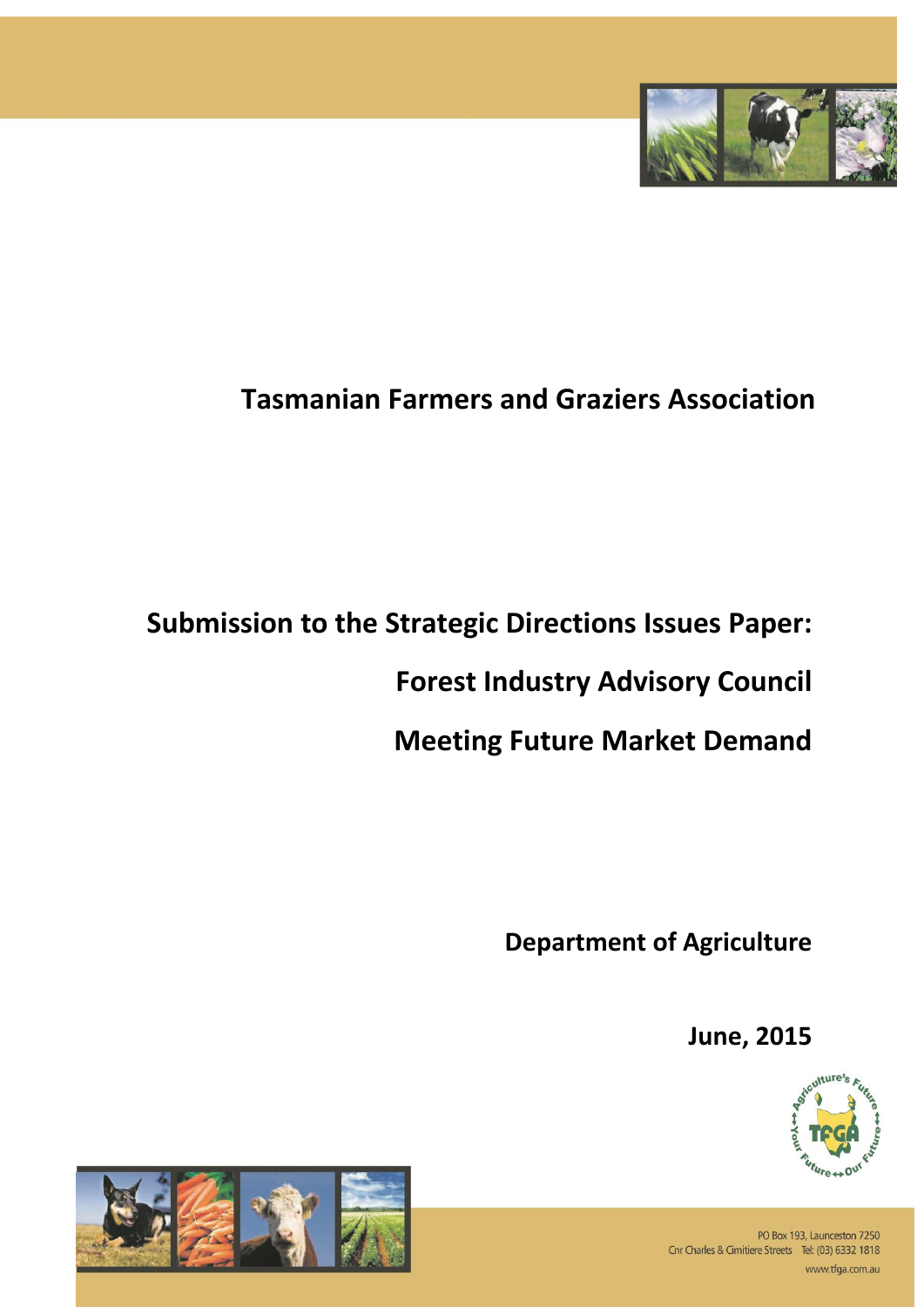#### **EXECUTIVE SUMMARY**

The TFGA is the leading representative body for Tasmanian primary producers. TFGA members are responsible for generating approximately 80% of the value created by the Tasmanian agricultural sector.

The total Tasmania gross state product (GSP) was \$23.9 billion for the 2012 year. The GVP of agriculture, forestry and fishing collectively amounted to almost 9% of this total – before input supply services and value-adding, which is well above that for the nation as a whole.

In 2011, there were approximately 3.4M ha of native forests in Tasmania, comprised mainly of Eucalypt medium woodland (approximately 1M ha), Eucalypt tall open (829,000 ha), rainforest (708,400 ha) and Eucalypt tall woodland (261,000 ha) forest types. The majority of the native forests in nature conservation reserves (approx. 1.2M ha), 875,000 ha are privately managed and 923,200 ha are multiple use public forest available for timber production.

The Tasmanian forest industry is undergoing substantial change. Since 2008, downturn in industry activity has resulted in large job losses in the industry; between 2008 and 2011, employment in forest industry jobs declined by around 50%, or 3,500 jobs<sup>1</sup>.

Tasmanian communities in which high numbers of forest industry jobs have been lost — such as Burnie, Latrobe, Launceston and Dorset — have and are experiencing significant negative impacts as a result.

Instead of reinventing the wheel we as an industry need to consider models from around the world that demonstrate forests can be managed to deliver a triple bottom line approach. Finland and Sweden not only have sustained and grown their traditional timber industries but are emerging as world leaders in renewable energy from biomass. And they are still considered to have some of the most pristine landscapes in the world.

The TFGA feel that the opportunity is there to build a picture of the industry that demonstrates its sustainability and the importance it has across the community. Be it for conservation, tourism, bioenergy, fuel, wood products, housing or habitat for our terrestrial species.

The strategic directions issues paper presented by the Forest Industry Advisory Council needs to be reversed. That is before we consider the end product we need to get the community on board, as currently the picture of the forest industry, especially in Tasmania, isn't one that is demonstrating its environmental and community benefits well enough.

We need to move away from the old model where we have one side who see the forest as an amenity resource for the purpose of recreation and aesthetic enjoyment and then there are those who perceive it as a product resource, to be managed so as to optimise the output of timber and the useful range of by-products. The two sides should be adjoined, and the only way to this is to get back in touch with the community.

**.** 

<sup>1</sup> Shirmer, J., et al, Socio-economic impacts of forest industry change Tasmanian forest industry employment and production, 2012-13, University of Canberra.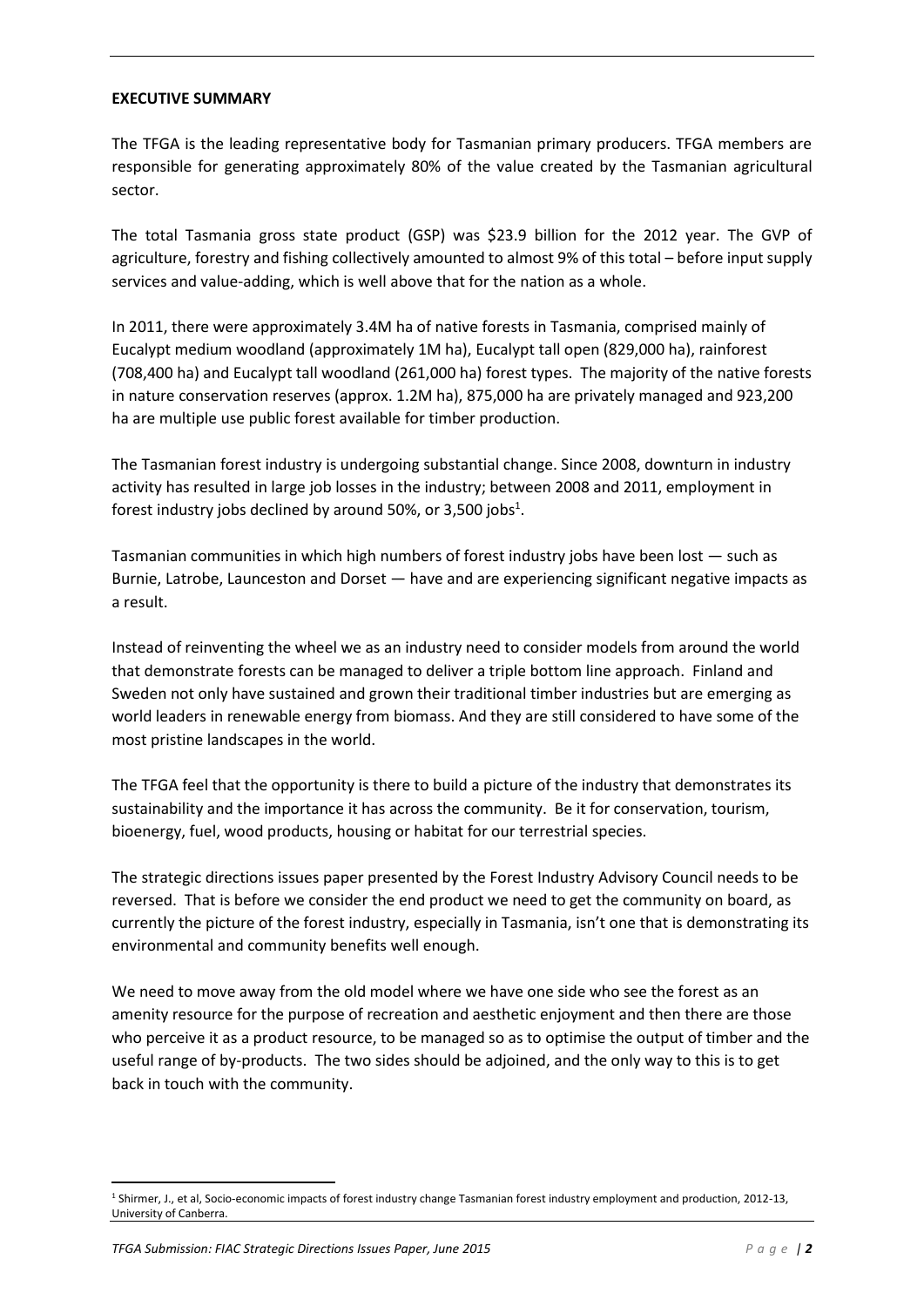#### **AGRICULTURE IN TASMANIA**

The total Tasmania gross state product (GSP) was \$23.9 billion for the 2012 year. The GVP of agriculture, forestry and fishing collectively amounted to almost 9% of this total – before input supply services and value-adding, which is well above that for the nation as a whole.

In 2010/11, the farm gate value of production (GVP) of agriculture, forestry and fishing was \$1.98 billion. This comprised:

- agriculture \$1.150 billion;
- forestry \$235million; and
- fishing \$597 million.

This is before considering input supply services and value-adding. Taking into account basic multiplier factors, this means the farm-dependent economy contributes more than \$5.0 billion to the gross state economy - in spite of adverse pressures on the forestry industry.

Over the past 25 years, the average annual rate of increase in farm gate GVP has been close to 4%. Average growth in the farm GVP over the recent past has been slightly slower than average, as a result of reduced export returns due to the high value of the \$A and increasing cost pressures along the value chain.

Milk and milk products followed by livestock and livestock products were the main sector contributors to farm production value. However, this was partly offset by reduced vegetables output associated with severe wet weather at harvest in the first quarter of 2011.

Some 10,500 people were employed directly in agriculture forestry and fishing. A further 8,500 people were employed in services to agriculture and food and fibre value-adding. This is close to 9% of the working population in Tasmania.

The preliminary Tasmanian government Scorecard data for 2010-11 (prepared by DPIPWE) indicates the wholesale value of food and beverage production has remained steady, roughly in line with the previous year at \$2.7 billion This demonstrates the important role that the processing sector plays in adding value to farm gate returns and the fortunes of those who live and work in the farm dependent sector.

Furthermore, the inclusion of forestry as a long cycle crop enterprise in farming businesses in the state means that the overall economic contribution must include these figures too. Our best estimate is that in 2009/10 this added a further \$400 million to farm gate income. Clearly, as a result of the uncertainty currently evident in this sector, that figure has fallen significantly since then. Nonetheless, on a long term outlook, forestry remains an integral part of a diversified farm business.

Compared to the previous year, growth in agriculture GVP has broadly offset the fall in forestry GVP. The vast bulk of our agricultural product is sold interstate and overseas. Farm exports in 2010/11 easily exceeded \$550 million (farm gate equivalent value) when account is taken of pharmaceutical products. The share of exports to Asian destination exceeded 50%. In addition, it is estimated that a further \$1.8 billion of raw and value-added product was shipped to the mainland.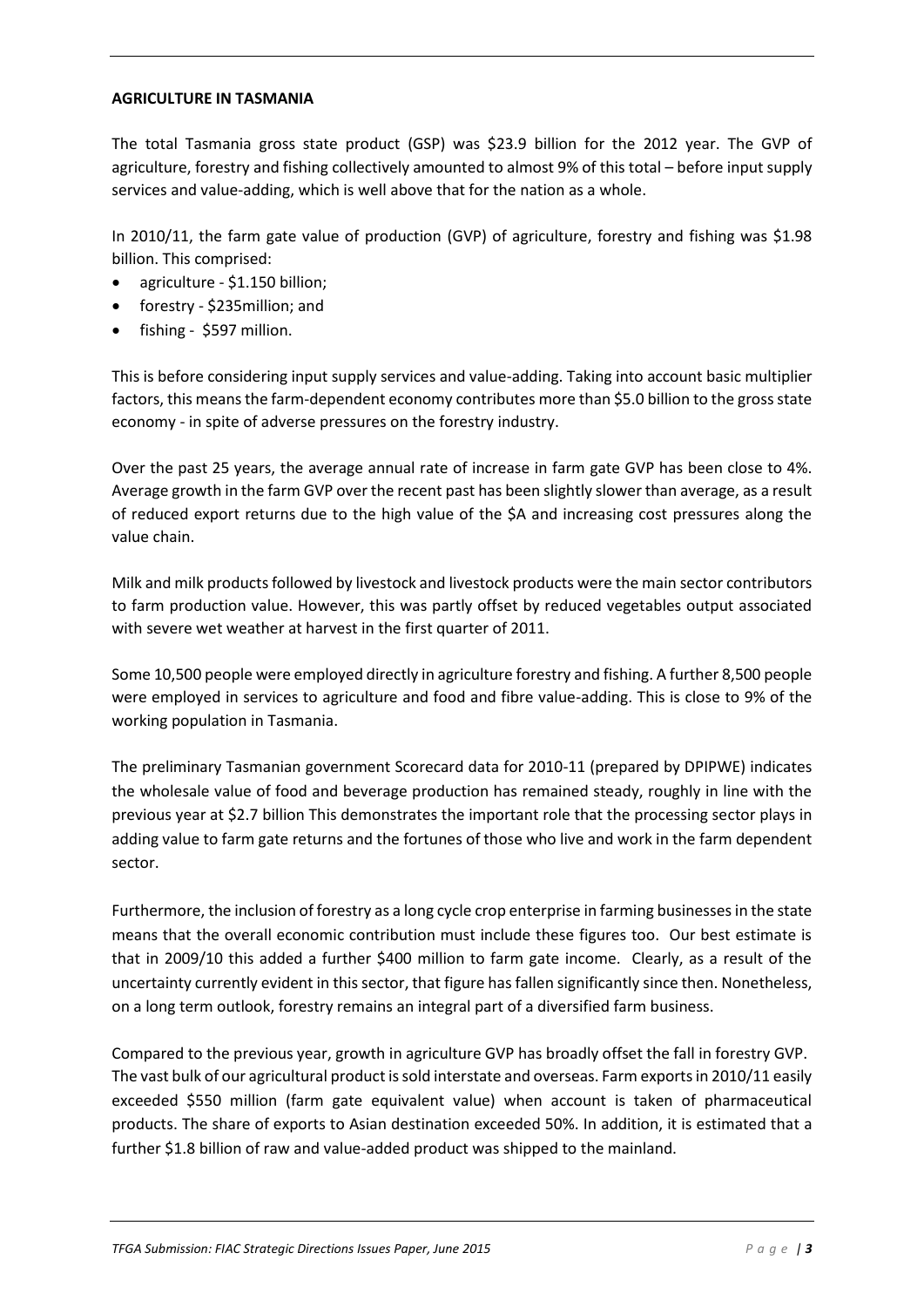In 2011/2012, total exports from Tasmania were valued at \$3.196 billion. Agricultural products represented some 30% of that total – approximately \$1 billion. Almost 25% of total exports (\$502 million) were destined for ASEAN countries. Agricultural products valued at approximately \$121 million represented 25% of that total. ASEAN countries have become increasingly important destinations too, with overall exports increasing marginally over the past three years; and food exports alone increasing significantly from \$71 million to \$96 million over the period 2009/2010 through 2011/2012. Major products exported to ASEAN countries included dairy (\$42 million); seafood (\$32 million) and wood products (\$20 million estimated from private forestry sector). Key destinations included Japan (35%), China (21%), and Hong Kong (21%).

Farmers are also significant land managers in the state, with almost a third of Tasmania's land area of 68,300 sq km committed to agriculture.

These figures clearly confirm the importance of the sector as an economic driver for the state's economy – and also demonstrate that agriculture is a more significant contributor to the Tasmanian economy than in any other state. With this in mind, it is clear that Tasmania needs to ensure that the agricultural base of the state remains competitive and profitable.

## **ABOUT THE TFGA**

The TFGA is the leading representative body for Tasmanian primary producers. TFGA members are responsible for generating approximately 80% of the value created by the Tasmanian agricultural sector.

Operationally, the TFGA is divided into separate councils that deal with each of the major commodity areas. As well, we have a number of standing committees that deal with cross-commodity issues such as climate change, biosecurity, forestry, water and weeds. This structure ensures that we are constantly in contact with farmers and other related service providers across the state. As a result, we are well aware of the outlook, expectations and practical needs of our industry.

With our purpose being to promote the sustainable development of Tasmanian primary industries. the TFGA is committed to ensuring that the agriculture sector in Tasmania is profitable and sustainable. We are also committed to promoting the vital contribution the agricultural sector makes to the environmental, social and economic fabric of the Tasmanian community.

## **INDUSTRY OVERVIEW**

The Tasmanian Reserve Estate spatial layer as at 30 June 2014 indicates a total reserved area of 3,603,200 hectares, including formal and informal reserves on public land, reserves on private land, and Marine Protected Areas (MPAs). The terrestrial reserved area is 3,414,000 hectares, or 50.1% of the area of Tasmania<sup>2</sup>.

In 2011, there were approximately 3.4M ha of native forests in Tasmania, comprised mainly of Eucalypt medium woodland (approximately 1M ha), Eucalypt tall open (829,000 ha), rainforest (708,400 ha) and Eucalypt tall woodland (261,000 ha) forest types. The majority of the native forests

**<sup>.</sup>** <sup>2</sup> Tasmanian Reserve Estate spatial layer, DPIPWE website, Tasmanian Government, Tasmania.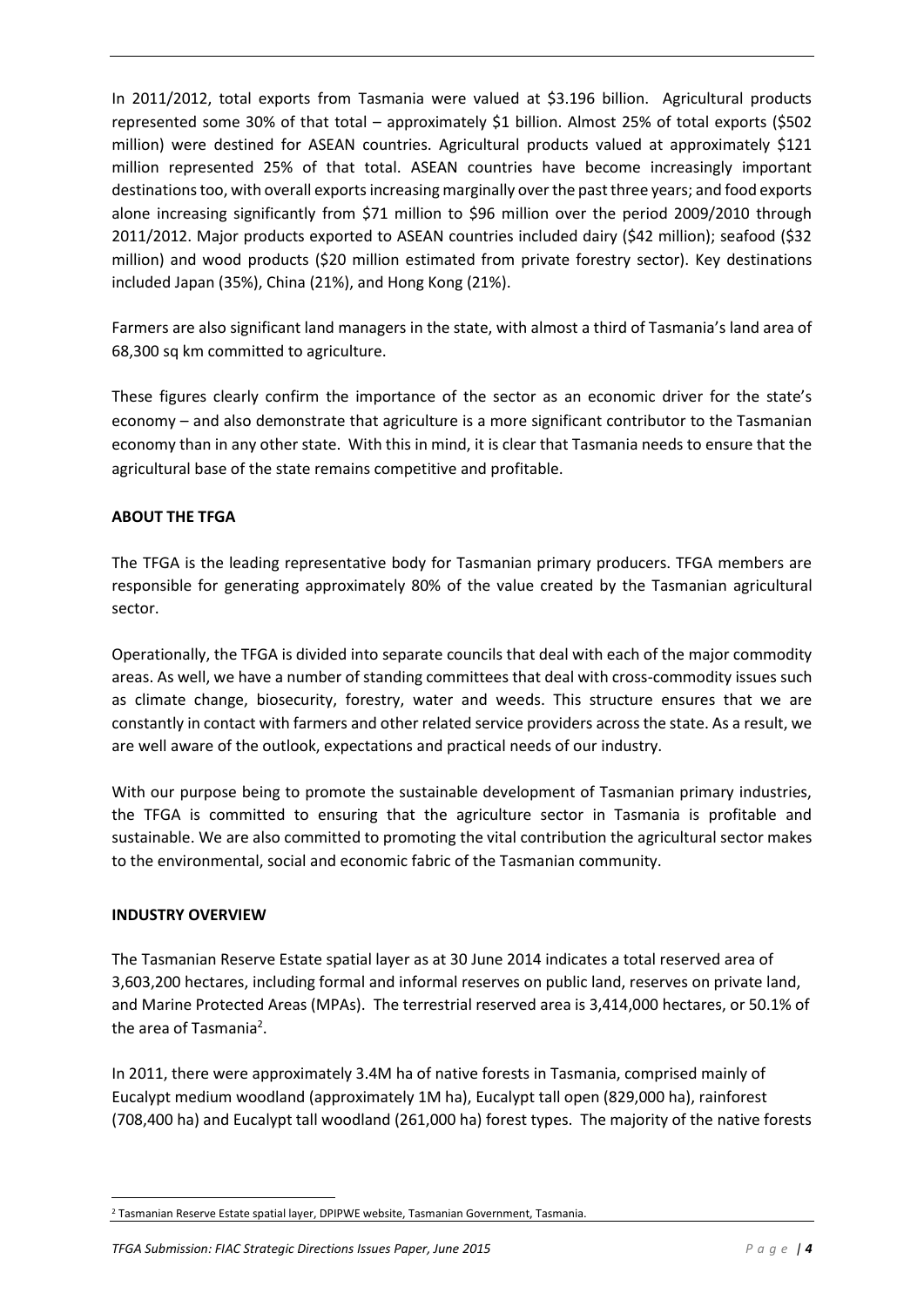in nature conservation reserves (approx. 1.2M ha), 875,000 ha are privately managed and 923,200 ha are multiple use public forest available for timber production<sup>3</sup>.

In 2012-13, the total plantation area in Tasmania was approximately 311,000 hectares, comprised of approximately 236,300 hectares of hardwood plantations and 75,100 hectares of softwood plantations. The main hardwood species planted are blue gum (Eucalyptus globulus) and shining gum (E. nitens), and the main softwood species planted is radiate pine (Pinus radiata)<sup>2</sup>.

Between 2006 and 2011, there was a 73% increase in the area of private forests in CAR reserves, from 48,000 to 83,000 ha.

The sustainability of our forests is of interest to us all, but it is of particular concern for the timber and forest products industry and those it employs. As a form of land-use, forestry has a very large footprint, occupying over  $50\%$ <sup>1</sup> of the State's land mass, as shown in Figure 1 below.



## **FORMING A POSITIVE VIEW**

The TFGA supports the triple bottom line approach for managing a sustainable forestry industry – environmental, social and economic outcomes. It is very important to understand this before we consider the economic benefits of the forest industry we must understand and demonstrate the sustainable nature of forests in Tasmania and the mainland of Australia.

It would seem that responsible forest managers and environmental groups often want the same thing. Both seek to have a healthy, productive, vibrant and diverse forest for future generations. The difference tends to emerge with economic expectations. Forest managers see the extraction of timber as a cornerstone of sustainable forest management. Environmentalists see it as the main destructive force for all the potential forest values.

To have a healthy, productive, vibrant and diverse forest for future generations we all need to consider and understand the triple bottom line approach. To get the community interested we need to consider: why we have a forest industry; why it is important to the environment; why it is important to the social fabric of regional and rural communities; and why it is important to the Tasmanian (and mainland) economy.

**<sup>.</sup>** <sup>3</sup> Agriculture, Fisheries and Forestry in Tasmania, 2015. ABARES, April 2015. Commonwealth Government.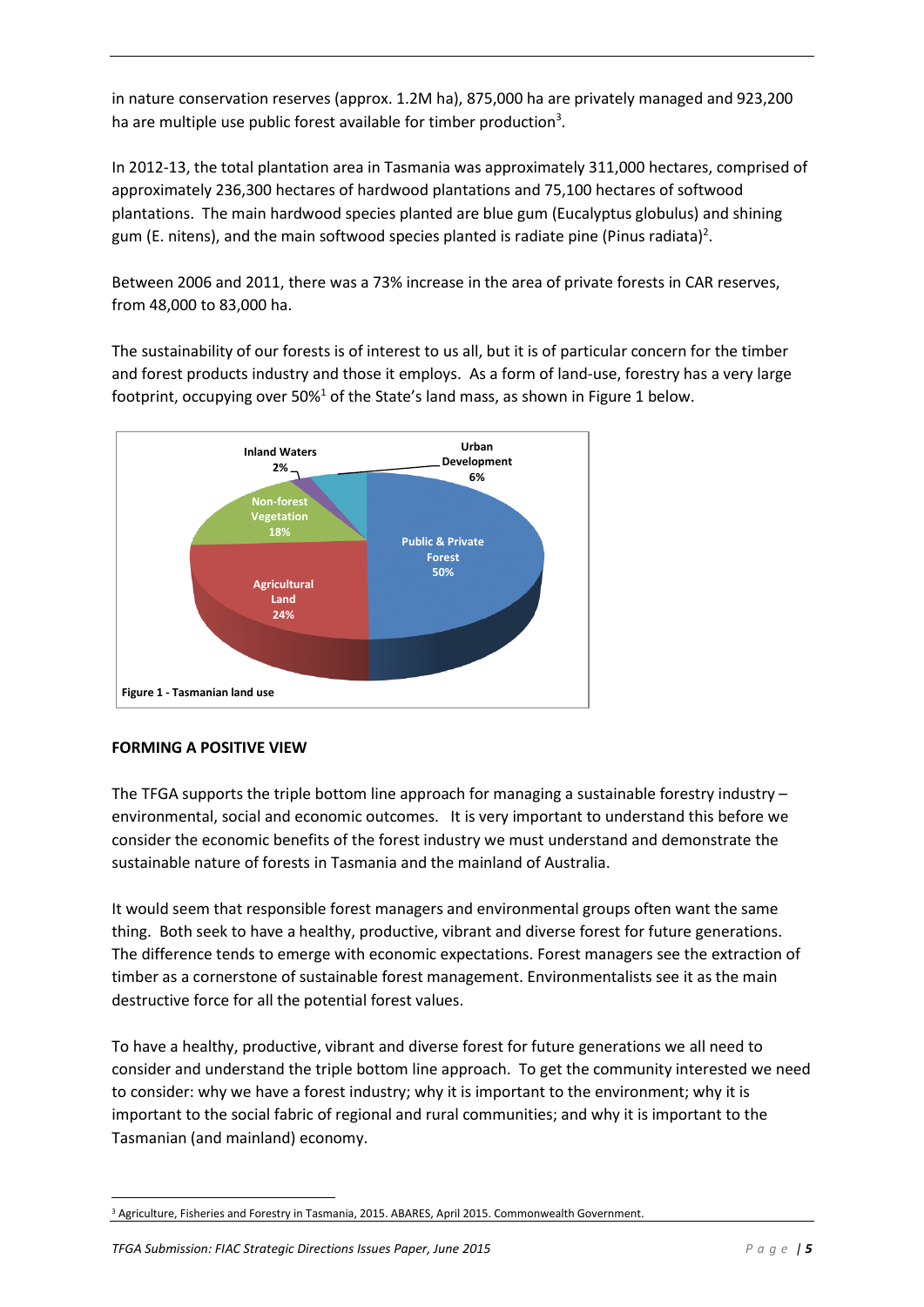Environmental:

- Active management of native forests is necessary for these forests to survive
- Active management of native forests enhances the biodiversity in the drier native forests when compared to similar forests that are not managed
- Active management of our forests enables greater carbon to be sequestered compared to the forests not being managed
- Active management enables the State to contribute to carbon sequestration and, when added to the contribution farmers really make, it may well mean that the state is now carbon negative
- The capture of solar energy by our forests may enable the State to produce liquid fuels to replace petrol and diesel currently derived from oil

Socially:

- Active management of our native forest requires a lot of labour, offering the opportunity of maintaining the diversified demographic in the State, offering the opportunity of worthwhile jobs for people who want to work out-of-doors and in the industry
- The discussion of these opportunities may provide a mechanism to heal the social divide that has racked the State for the past decades

Economic:

- Active management of our native forests provides a platform for innovation that may lead to a range of new industries capable of replacing or substantially replacing the traditional industries. (We cannot think of a better platform for innovation than to be able to say our State is carbon positive.)
- Industries based on our native forests are the most sustainable industries we can think of.
- Our native forests are one of, if not the, major competitive economic opportunity the State has.



Instead of reinventing the wheel we as an industry need to consider models around the world that show forests can be managed to deliver a triple bottom line approach – as shown above. Finland and Sweden not only have sustained and grown their traditional timber industries but are emerging as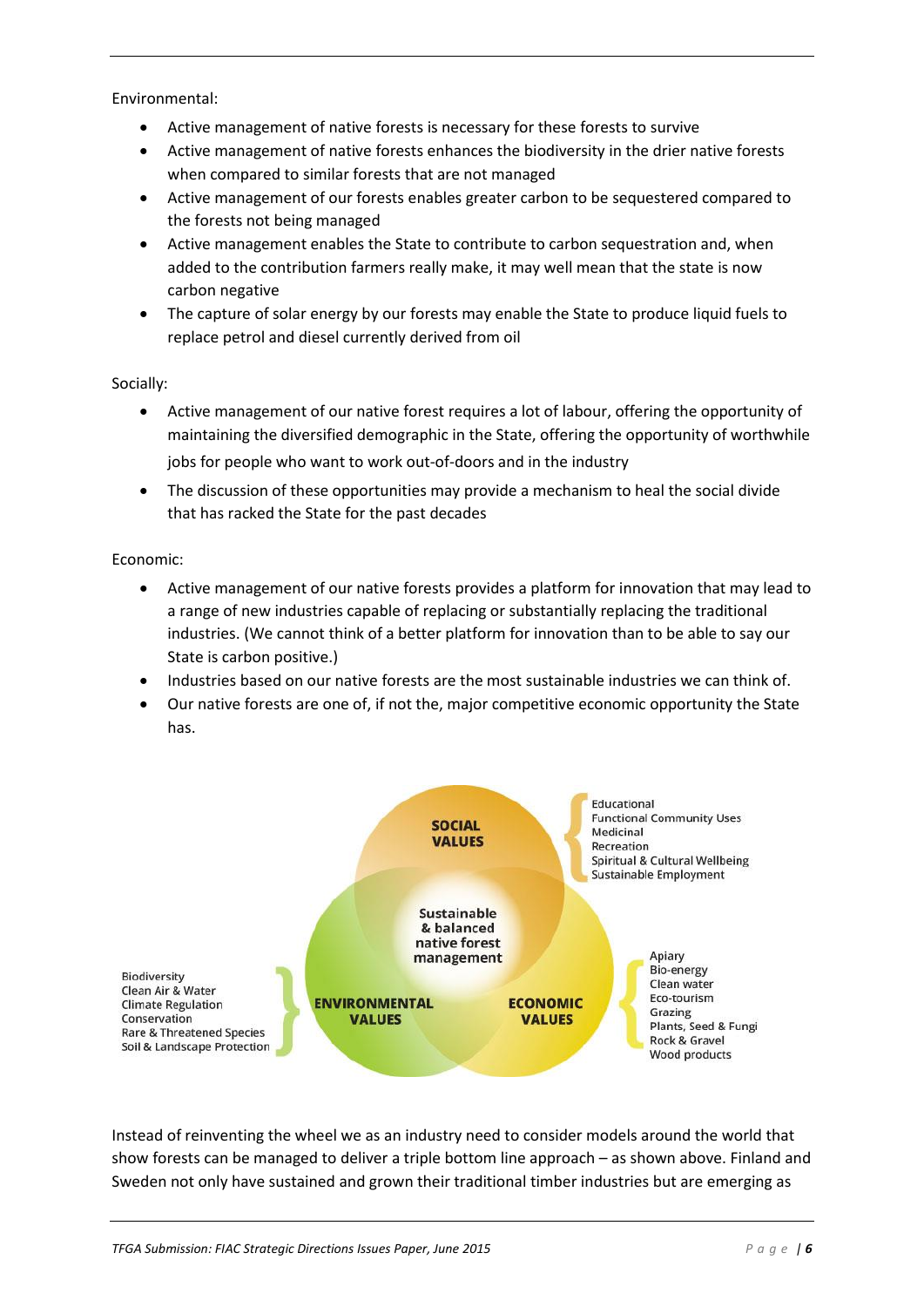world leaders in renewable energy from biomass. And they are still considered to have some of the most pristine landscapes in the world.

## **OPPORTUNITIES**

Interestingly, Tasmania is going through a review of its Regional Forest Agreement (third five-yearly review). The TFGA point this out as the key objective of this bilateral agreement is it determines forest allocation to different uses and forest management practices over a period of 20 years. The objectives of a regional forest agreement are to:

- develop and implement ecologically sustainable forest management and use;
- establish a comprehensive, adequate and representative forest reserve system;
- facilitate development of an internationally competitive wood and wood products industry; and
- promote the conservation and management of privately owned forests.

Not only this the RFAs are only completed after a process of extensive public consultation and a thorough investigation of the wide range of environmental, heritage, social and economic values present in the forests of the region. The assessments include consideration of:

- biodiversity, including endangered species;
- wilderness;
- old-growth;
- national estate;
- the sustainability of forest management practices;
- social values and dependencies;
- economic values of forest resources; and
- industry development options.

Why don't we as an industry provide this information to the community in a format that they can readily understand that the forest industry has an extensive controlled process it undertakes before trees are felled for wood products?

The TFGA feel that the opportunity is there to build a picture of the industry that demonstrates its sustainability and the importance it has across the community. Be it for conservation, tourism, bioenergy, fuel, wood products, housing or habitat for our terrestrial species.

Tasmania boasts a diverse array of native and plantation forests that have produced remarkable timbers for generations past and will supply many generations to come. To do this in a friendly functioning atmosphere the industry must look at a different way of doing things.

#### **NEW MODEL, NEW DIRECTION**

The strategic directions issues paper presented by the Forest Industry Advisory Council needs to be reversed. That is before we consider the end product we need to get the community on board, as currently the picture of the forest industry, especially in Tasmania, isn't one that is demonstrating its environmental and community benefits well enough.

We need to move away from the old model where we have one side who see the forest as an amenity resource for the purpose of recreation and aesthetic enjoyment and then there are those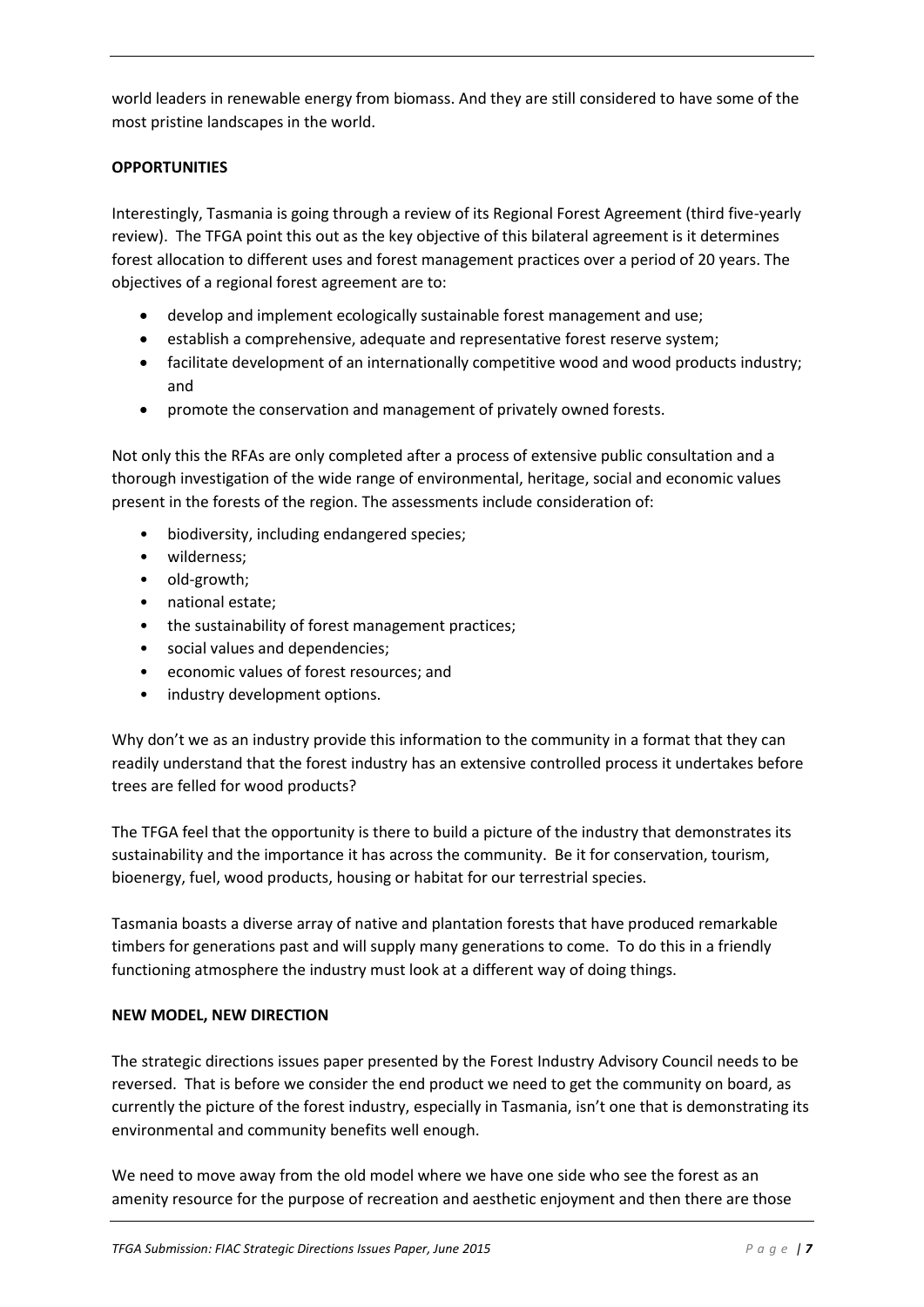who perceive it as a product resource, to be managed so as to optimise the output of timber and the useful range of by-products. The two sides should be adjoined, and the only way to this is to get back in touch with the community.

In terms of the primary role of government this should not change. Their role is to set the policy parameters for forest use, such as land use zoning, codes of forest practice, environmental standards and the allocation of use rights.

The industry needs to address the concerns of the community to demonstrate we are undertaking environmental forest management best practice.

Below details some key areas that could be the basis to inform the community more broadly about the benefits of the forest industry.

## **Sustainable forestry:**

Sustainable is best described as the achievement of a balance between the environmental, social and economic factors.

It gives due consideration to long-term interests, such as biodiversity and rural communities where it places forestry back within the social context.

Under the Australian Forest Standard it states sustainable forest management as the management of forests according to the principles of sustainable development. Sustainable development is a pattern of resource use that aims to meet human needs while conserving environmental values, so that these needs can be met not only in the present, but also for generations to come.

The objective of this Standard is to provide forest managers with environmental, economic, social, and cultural criteria and requirements that support the sustainable management of forests.

This means in Australia we have a Standard that is already doing what the community want, however as an industry we are not taking them on the journey – telling them the story of what the forestry industry is doing.

## **Policy Approach:**

Over half of Tasmania's 6.84 million hectares is under conservation reserves. This means as a state we have vast areas of land and forest to manage with less resources that also add to the problem for neighbouring landowners.

It needs to be pointed out to the public that simply locking up land and assuming that somehow it will revert to its pristine, pre-settlement condition is a fallacy. Without proper management of weeds and wildlife, and without the development of appropriate measures to manage fires, conservation areas simply become havens for pests and infernos.

Currently we have two different environments when standing on the boundary fence in terms of reserves.

i. Public land is too big an area to undertake appropriate control and maintenance, which means the areas we have in reserves may not be protecting the land or species we intended to conserve.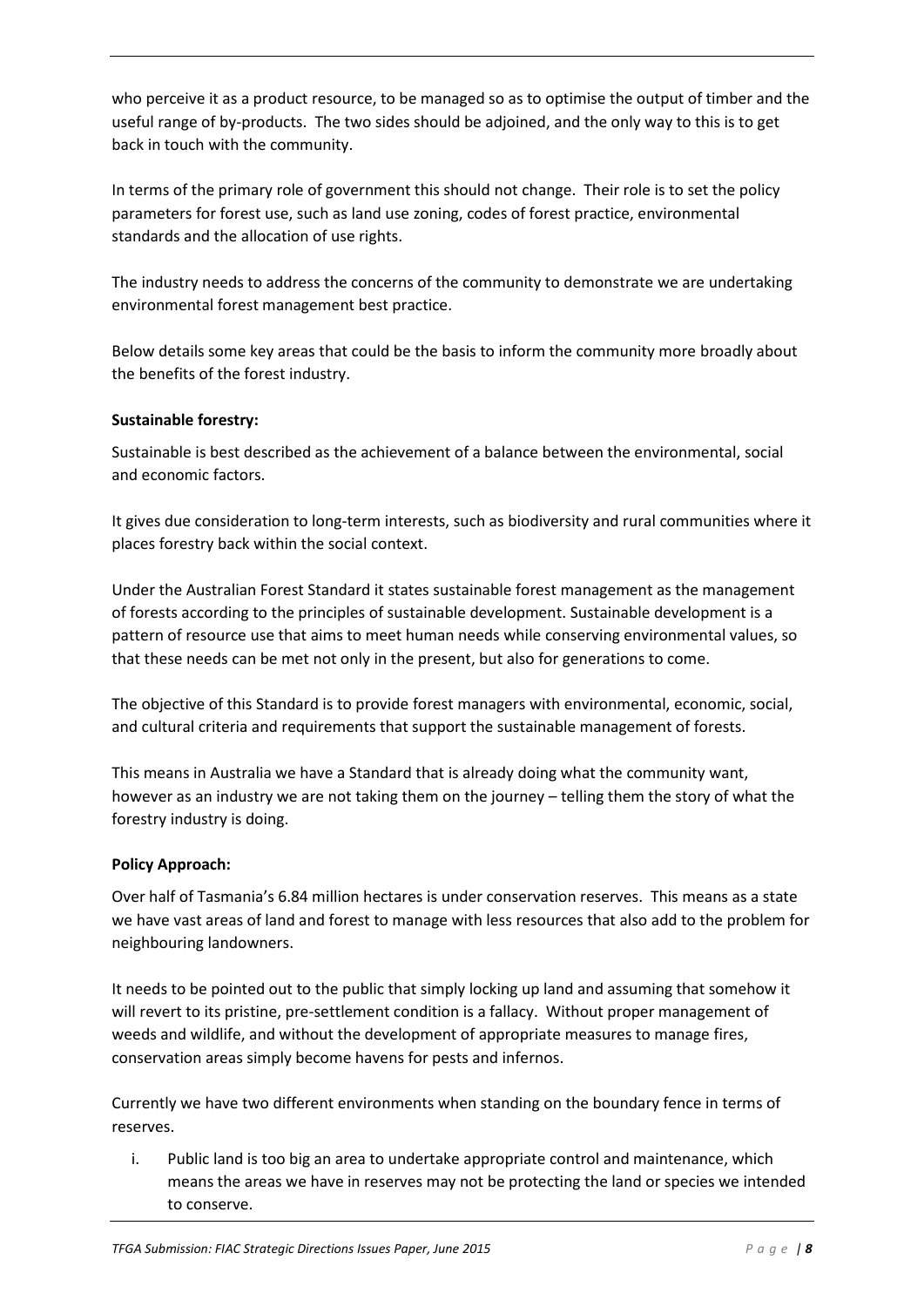ii. While for private landowners they have to under regulation to reserve parts of their property or put land under voluntary reserves. Either way the land is managed appropriately to minimise weeds, wildlife and fire risks because they are managing their land under a whole farm management plan.

It is very clear the government needs to develop a better strategy whereby they are not only meeting their environmental assurances to these reserves where they will be maintained, but also reducing the risk of weeds and wildlife jumping the boundary fence and the risk of fires to the environment and public.

#### **Innovate:**

As an industry we need to ask the question; is business as usual an option?

The TFGA would recommend that given the new expectations of today's marketplace industry transformation must take place.

A good example is the wood first program. This is a government lead program where wood buildings are supported because of the environmental, social and economic drivers. Wood building products are climate friendly, provide jobs in the community that drives economic stimulus.

Standing still isn't an option – doing the same old same old – let's look at biomass or biorefining to produce biofuels, biochemical or biomaterials. Then there are new technologies that are developing cellulose that opens up another array of market opportunities.

Innovation means:

- developing new technologies and products to broaden the industry's product portfolio and maximize the value derived from wood fibre;
- diversifying and expanding markets, both geographically and by end-use, to extend the industry's market reach and to reduce reliance on a small number of markets; and
- developing new tools, techniques and processes for maximizing the environmental stewardship credentials of the industry.

Innovation is paramount to get the Tasmanian (and Australia) forest industry level with those countries already innovating and adapting to enter new markets or develop new products from this wonderful natural resource.

## **COMMENTS TO KEY ISSUES IN STRATEGIC DIRECTIONS ISSUES PAPER**

#### **Overview and Vision:**

Firstly, it is stated in the overview (page 6) that Australia's forests are well-managed to balance their full range of values and benefits. From a Tasmanian perspective we have a huge risk of fire for the coming season because of the ground fuel source. Without proper management strategies now Tasmania, especially in the south, has the potential for huge catastrophic bushfires. Fire management needs to be high on the radar.

The vision for the sector must include taking responsibility for the image of the industry; it must have a triple bottom line approach; and sustainably managed.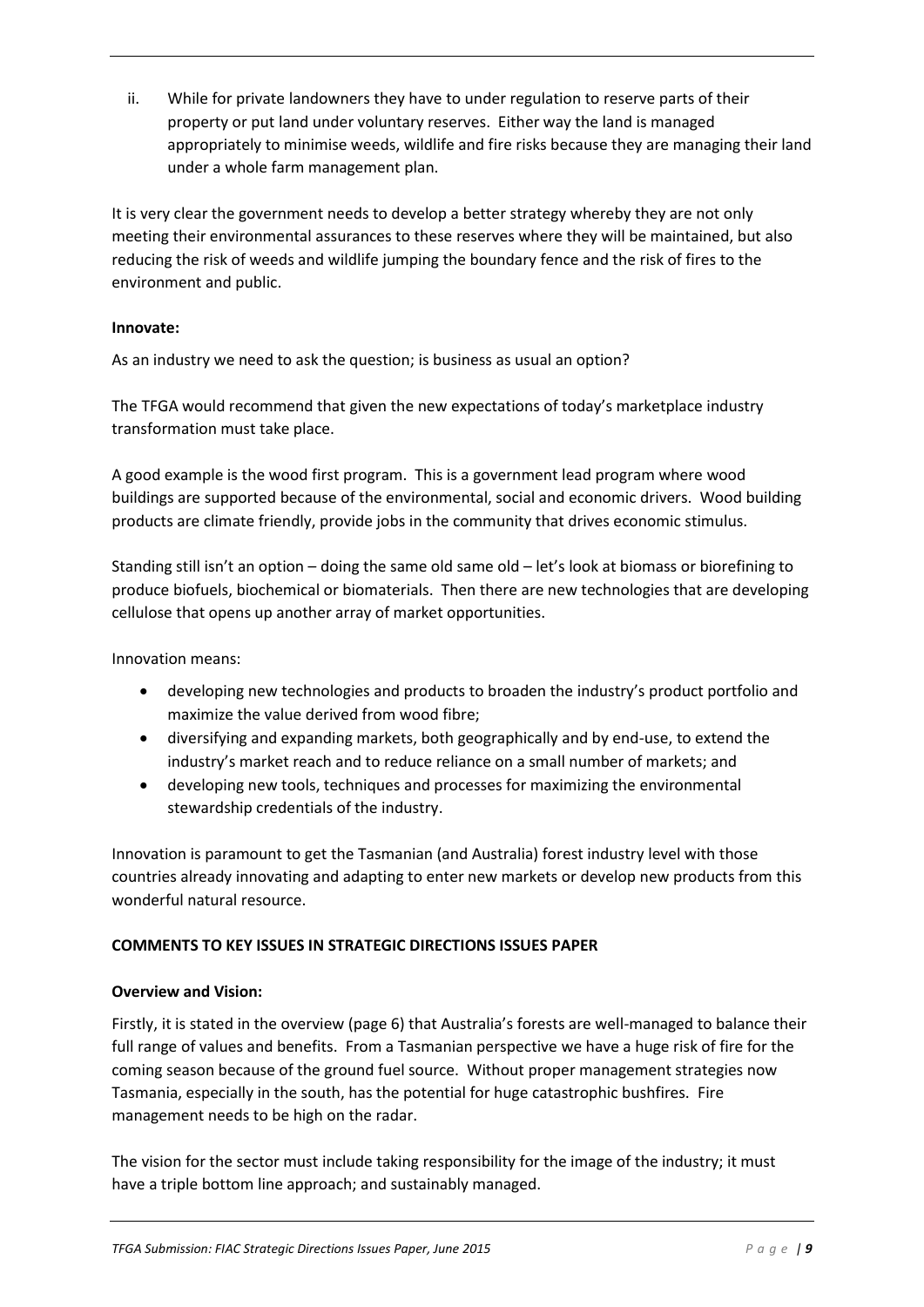The vision from the Forest Products Association of Canada<sup>4</sup> provides a good starting point:

"By 2020, the Canadian forest products industry will power Canada's new economy by being green, innovative and open to the world. It is a place to grow and prosper."

### **Issue 1 Market trends and pressures:**

There is no doubt the overall demand for wood will improve, but only through widely communicating the benefits, and this can be done by:

- continually promoting the benefits of forestry and wood as a resource
- continually promoting the regulatory system public and private landowners undertake
- continually promoting the environmental, social and economic benefits

We know there is an anti-forestry lobby continuing to convince our community that they should not support a forest industry. If the industry doesn't get on the front foot the community won't have an opportunity to consider the benefits of a sustainable forest industry.

#### **Issue 4 Innovation, research and development:**

It is clear that, for the forest sector to maintain growth, substantial investment will need to be made in infrastructure and R&D to maintain supply chain competitiveness.

The debate as to whether adequate funding is allocated for forestry research in Australia continues. In straightened economic times such as these, perhaps the best we can hope for is to prevent further contraction in investment and to preserve what we have. However, we certainly need to get smarter about how we use existing resources across the board.

The effectiveness of R&D will in part be determined by government commitment to extension services at all levels, predominantly targeted at private and contractors who need to be encouraged to keep pace with change and because they play a critical role in supporting follow-on rural community services. Another key capability measure will be the development and uptake of technological approaches to industry development.

#### **Issue 5 Consumer and community engagement:**

Consumer and community engagement should be the first priority for the forest industry, as it all comes down to trust. People don't care how much foresters know, independent authorities need to show how as an industry we are caring for the environment and how sustainable the industry is.

There are three key social goals for the sustainable development to Australia's forests:

- to recognise and respect the diverse range of personal and social values that Australian society places on forests;
- to ensure that the public is able to contribute to the decision making processes that identify sustainable uses of forest resources as well as the planning and continuing management of the forest estate; and
- to ensure an equitable distribution of losses and benefits to society, both material and nonmaterial, resulting from present and future changes in forest uses.

**<sup>.</sup>** <sup>4</sup> Vision 2020 Report Card: 2010-2012, Pathways to prosperity for Canada's forest products sector, Forest Product Association of Canada, Ontario, Canada.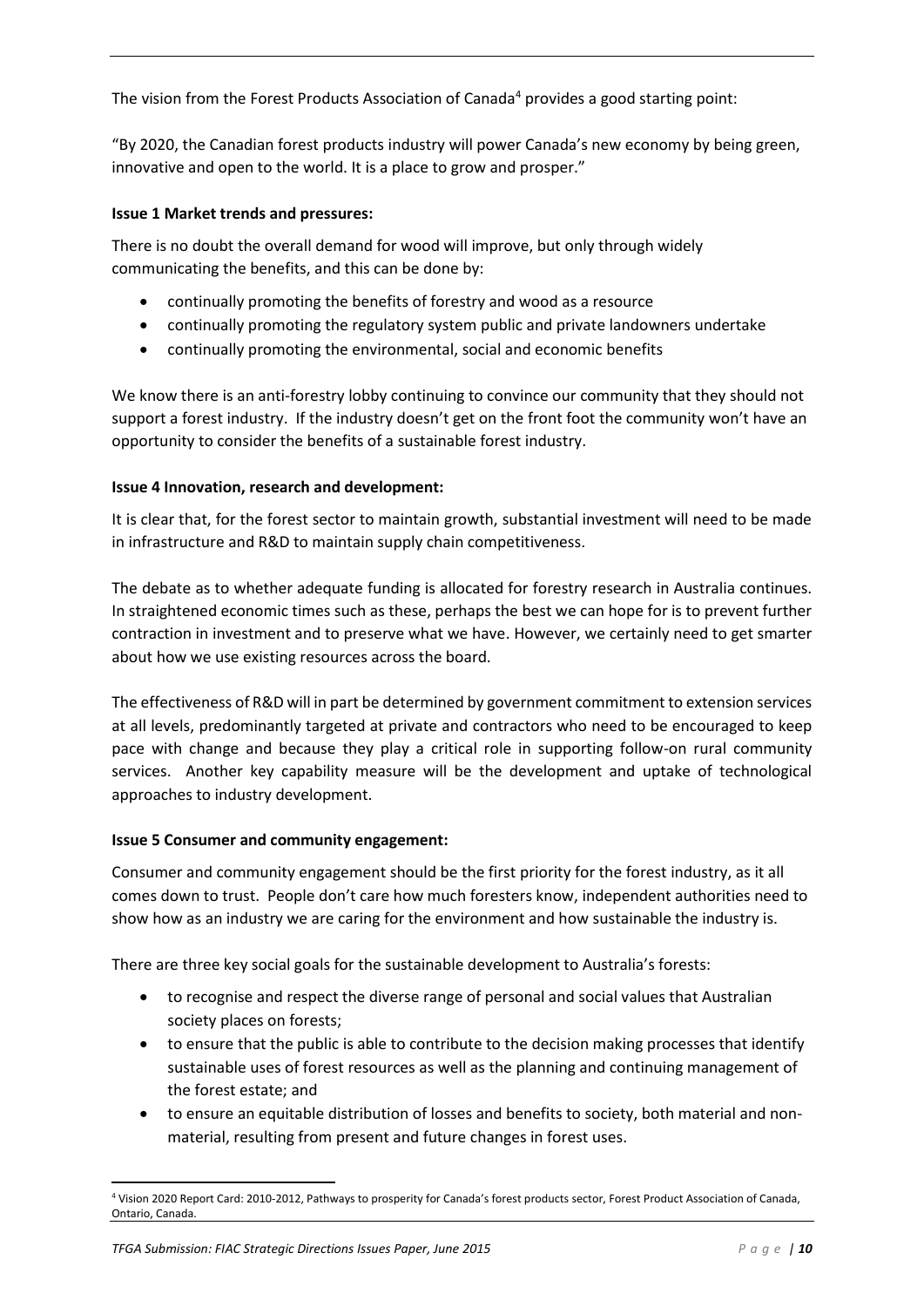Forest certification helps inform consumers that the forest product they are purchasing was sourced from sustainably managed forests<sup>5</sup>.

Forest certification is a tool to enter markets for a private landowner, that is, if the particular market wants certification this will dictate the grower in undertaking this process.

#### **Issue 6 Strengthened regional approaches:**

Forestry has and can continually be a pillar for the State's economy but only if the public and private resources are managed fairly and sustainably.

The Tasmanian forest industry is undergoing substantial change. Since 2008, downturn in industry activity has resulted in large job losses in the industry; between 2008 and 2011, employment in forest industry jobs declined by around 50%, or 3,500 jobs $6$ .



**Figure 5: Trends in Tasmanian forest industry employment and business numbers, 2006 to 2013<sup>5</sup>**

Tasmanian communities in which high numbers of forest industry jobs have been lost — such as Burnie, Latrobe, Launceston and Dorset — have and are experiencing significant negative impacts as a result. However, the number of jobs lost isn't always the best indicator of the size of the impact. Launceston is a regional city, whereas Dorset is a rural area with far fewer residents, and as a result these two locations will be affected differently by loss of forest industry jobs and the resulting reduction in spending.

For every job lost in the forest industry, as demonstrated in Figure 5 above, it is likely that another one or two jobs are lost in the broader economy, as a result of reduced spending by forest industry businesses and workers. Loss of spending by forest industry businesses and workers will flow on to businesses that service the industry, such as mechanics, engineers and other suppliers of goods and

 $\overline{a}$ 

<sup>5</sup> Forest certification of Tasmania's private forests, 2012, Institute for Regional Development, UTAS Burnie, Tasmania. <sup>6</sup> Shirmer, J., et al, Socio-economic impacts of forest industry change Tasmanian forest industry employment and production, 2012-13, University of Canberra.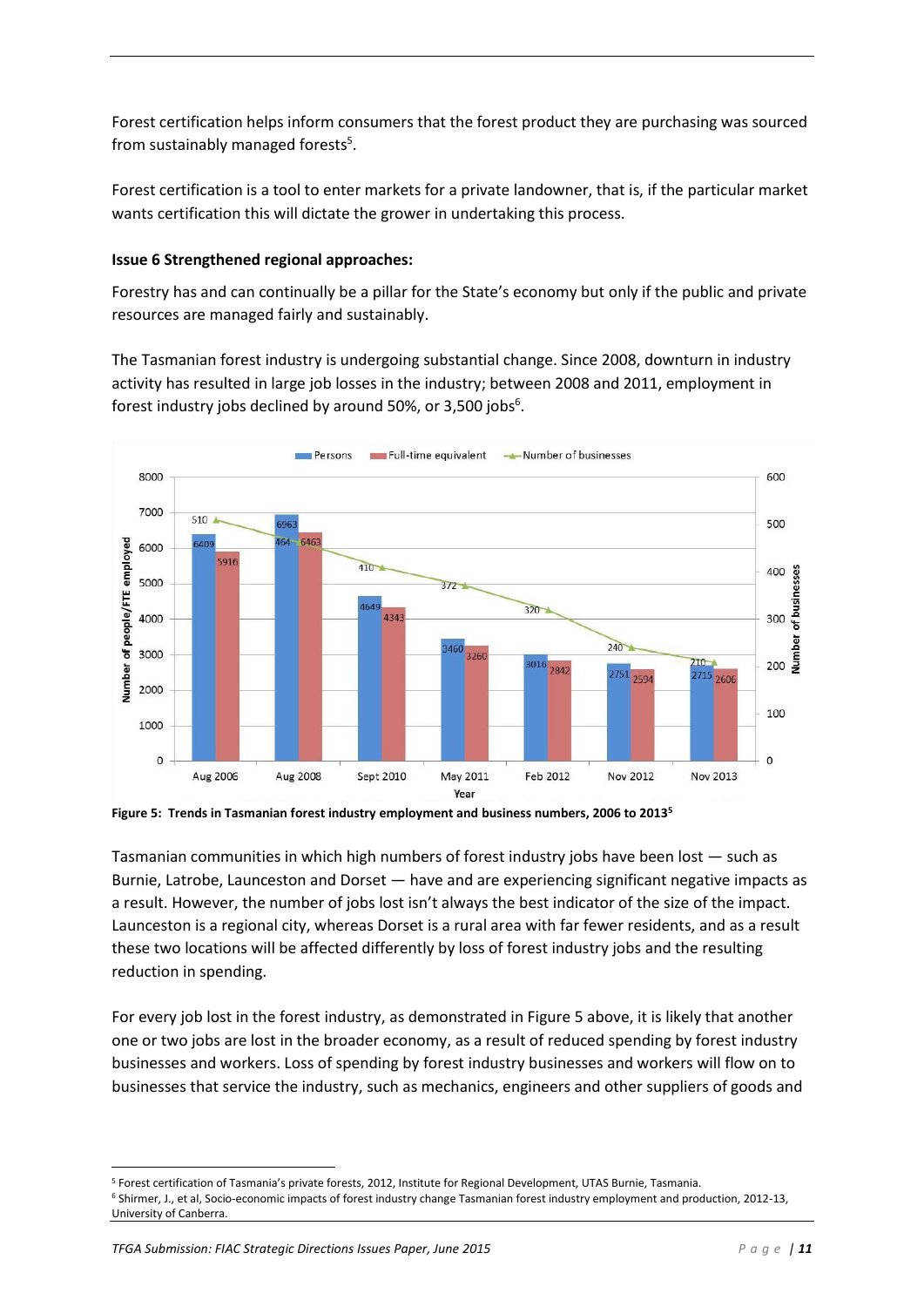services. Loss of spending by forest industry workers impacts many retail businesses dependent on the spending of workers' wages<sup>7</sup>.

This means if we have a strong forest sector we have a strong rural and regional communities.

### **Issue 7 Infrastructure:**

A key aspect of successful forestry development is ensuring that associated infrastructure, such as roads, rail and port facilities, is developed in step with the growing needs of industry. There is also a requirement for future links with emerging energy markets and infrastructure from biomass resources, such as forestry wood wastes.

If infrastructure is not addressed this will detract from the realisation of the full range of positive economic and environmental benefits the industry can provide. A strategic study to identify the transport (i.e. road, rail and ports) and energy infrastructure requirements to underpin the development of the forest, wood and paper products industry would be a good start to make sure we have the appropriate infrastructure now and into the future.

#### **Issue 8 Industry skills and training:**

In terms of information resource on forestry there are various sites that are available to assist teachers, such as:

- The WoodSolutions Education site is designed to provide tertiary and TAFE educators with resources to enable them to effectively and efficiently teach and inspire their students about the use of wood and wood products.
- Forest learning website aims to serve school teachers and educators, children, and the public with information on Australian forests and forest-based products, and provision and access to forestry teaching resources. It is further supported by links to key government, industry organisations and educational service providers.
- Plus, there are various VET, undergraduate and post-graduate courses available.

But are potential graduates being scared off because of the bad light the forestry sector is seen currently, especially in Tasmania.

Growing trees is a long term commitment be it for conservation or wood production and products. The future is having skilled labour who can access world class education facilities, which means collaboration between the States and the Commonwealth is a must to develop a better education system that either is subject specialised ie. Tasmania only offers wood processing or having one regional hub for forestry in Australia.

The industry in Australia isn't large enough to have a number of universities offering similar courses across the nation. As a first step an industry skills, education and training strategy needs to be developed for Australia to develop the best option.

**<sup>.</sup>** <sup>7</sup> Shirmer, J., Tasmania's forest industry: Trends in forest industry employment and turnover, 2006 to 2010, CRC for Forestry.